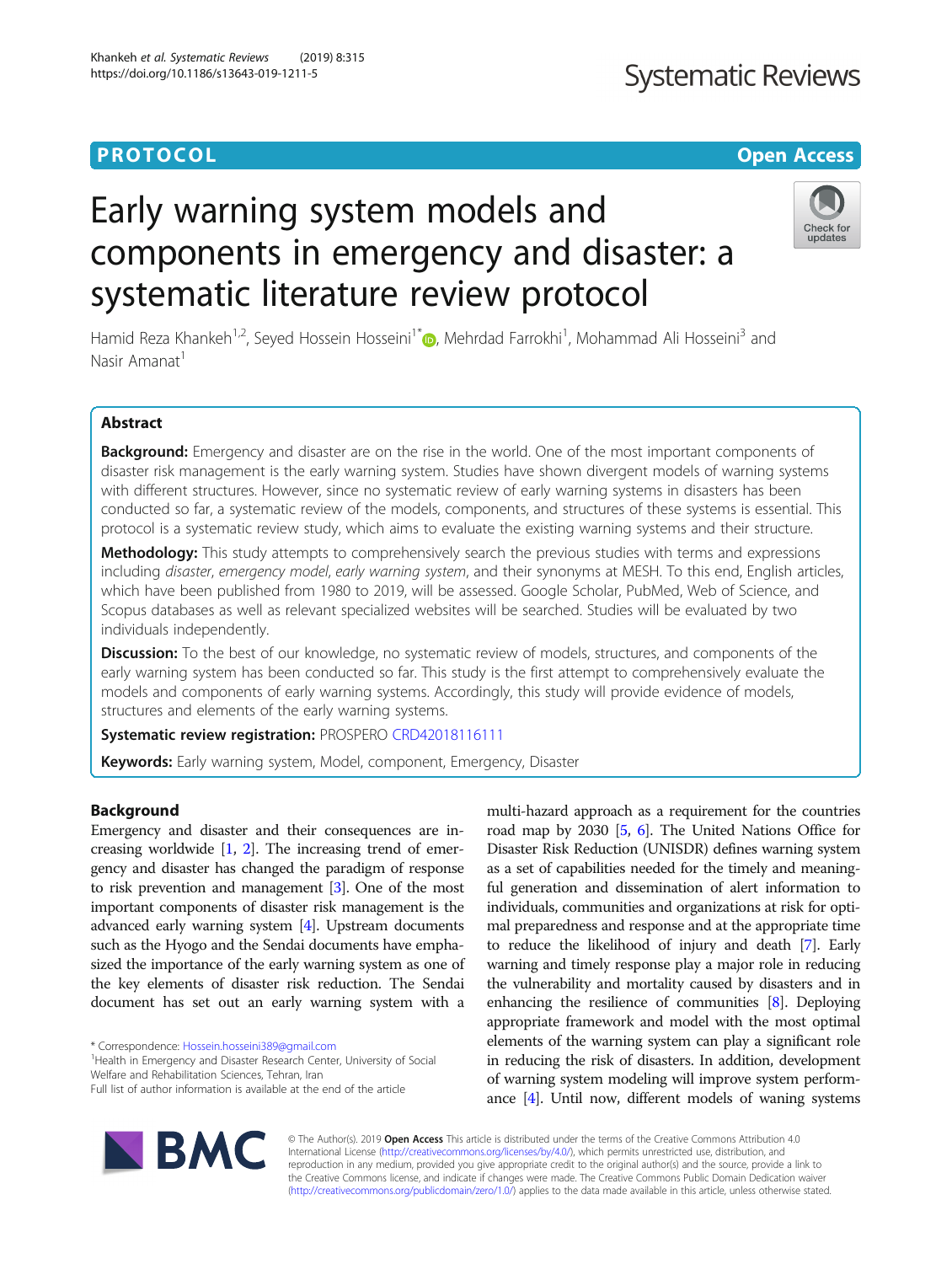with single- or multi-hazard approaches have been developed at various levels [\[4](#page-3-0), [8](#page-3-0), [9](#page-3-0)]. For example, the United Nations Office for Disaster Risk Reduction has proposed a four-element platform including risk knowledge, monitoring, warning dissemination and response [[10](#page-3-0)] or there are a traditional three-phase model proposed by Villagran [[11](#page-3-0)], and an integrated model that has been proposed by Basher [[4](#page-3-0)]. However, each of these models has strengths and weaknesses and there is no consensus on the models and their essential elements [\[12\]](#page-3-0). For example, some models focus on risk identification and decision-making, and some focus on warning and response, and there is rarely a model including all the necessary elements [[13](#page-3-0)].

A UN study on the global multi-hazard warning system, as requested by Annan (2005), also showed that the framework and structure of the warning system need further evaluation and evidence [\[8](#page-3-0)]. The Global Warning System Review held in 2006 and the Third International Conference on Early Warning also revealed problems and deficiencies of the warning system from various aspects [\[10](#page-3-0), [14](#page-3-0)]. Therefore, identifying and evaluating existing models and extracting key elements of the warning system are essential for developing an effective and efficient model. These actions play a key role in policymaking in this area and reduce the negative consequences of disasters. In this regard, this study aims to examine the models, patterns and components of the warning system.

#### Research question

- 1. What are the models, patterns and processes of early warning systems in natural disasters?
- 2. What are the components of early warning systems in natural disasters?
- 3. What are the advantages and disadvantages of existing models, patterns and processes?
- 4. What areas need more research?

### Study registration

This systematic review study will be conducted using the PRISMA protocol (PRISMA-P 2015) [\[15](#page-3-0)]. This protocol is developed using the PRISMA protocol checklist and is registered in PROSPERO under the number CRD42018116111 (Additional file [1\)](#page-2-0).

# Eligibility criteria

# Type of study

# Inclusion criteria

In this research, all English studies and documentation published from 1980 to 2019, that have a specific methodology, including initial studies (i.e., interventional, observational and qualitative studies) and secondary studies (i.e., systematic review, narrative review, and meta-analysis)

that incorporate elements and conceptual models of early warning systems in natural disasters will be included.

"Related studies" refer to studies that include a warning system used for any kind of natural disaster or include a multi-hazard warning system.

# Exclusion criteria

All studies with poor methodology, including commentaries, opinion papers, discussion papers and editorials, studies that are not relevant to the research question, studies that their full text is not available or are written in a language other than English, and studies focusing on man-made disasters such as traffic accidents and chemical, biological, nuclear and explosive events are excluded from the review.

### Type of participants

Studies that their research samples have the following characteristics will be selected:

Countries, communities, governmental and private organizations at the international, national, provincial and local levels that have been involved in natural emergencies and disasters, or have participated in a training or simulation program to improve the performance of the alert system

### Information resources and search strategy

Databases such as PubMed, Web of science, Scopus and Google scholar and specialized websites related to emergency and disaster will be searched for documentation and no restrictions on the type of document will apply.

Initially, the keywords are determined and their synonyms are specified using MESH. Then, English keywords and their combinations will be searched in the aforementioned databases based on title tag, summary and keywords from 1980 to 2019.

The syntax searched in the databases will be as follows:

# PubMed syntax

(disaster\*[tiab] OR emergenc\*[tiab]) AND (model[tiab] OR theory[tiab] OR pattern[tiab] OR package[tiab] OR framework[tiab]) AND ("Early warning system"[tiab] OR Notification[tiab] OR EWS[tiab] OR Alert[tiab])

# Scopus syntax

(TITLE-ABS-KEY (disaster\*) OR TITLE-ABS-KEY (emergenc\*)) AND (TITLE-ABS-KEY (model) OR TITLE-ABS-KEY (theory) OR TITLE-ABS-KEY (pattern) OR TITLE-ABS-KEY (package) OR TITLE-ABS-KEY (framework)) AND (TITLE-ABS-KEY ("Early warning system") OR TITLE-ABS-KEY (notification) OR TITLE-ABS-KEY (EWS) OR TITLE-ABS-KEY (alert))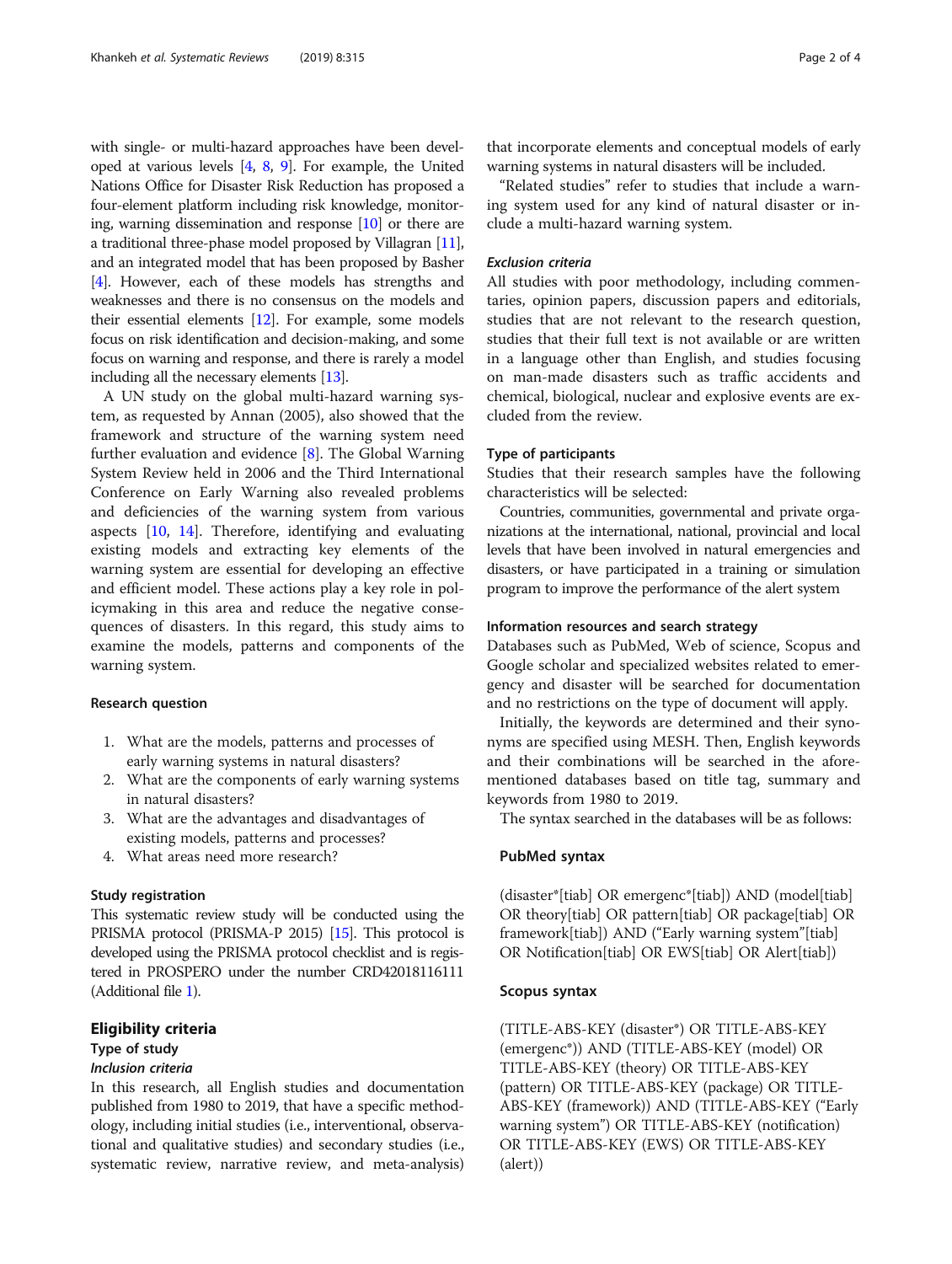# <span id="page-2-0"></span>Web of science syntax

(TS=(disaster\*) OR TS=(emergenc\*)) AND (TS=(model) OR TS=(theory) OR TS=(pattern) OR TS=(package) OR TS=(framework)) AND (TS=("Early warning system") OR TS=(notification) OR TS=(EWS) OR TS=(Alert))

# Study registration

# Selection process

After searching all the databases, the studies will be inserted in the EndNote software. Then the duplicate studies will be deleted. Moreover, the manual search method will be applied in the EndNote software to find duplicates. In the next step, the titles and summaries will be reviewed to find relevant studies. Subsequently, two experienced scholars specializing in the field independently study the full text of the articles. Any potential disagreement between the two reviewers will be resolved through a group discussion. And, in case of further disagreement, a third reviewer will be invited to solve the problem. In addition, to find other related studies, the snowball sampling technique will be used and accordingly the references cited in the reviewed articles will be taken into account. The corresponding author of the reviewed studies will also be requested to report on other relevant studies being completed, in case they know any. Important and credible journals related to this field will also be manually checked to find relevant articles published during the past 10 years. Furthermore, the reference books and legal documentation will also be reviewed to find relevant cases.

## Data collection process

Once the text search process is complete, the researchers will extract and collect data from the full text of the studies. Each person will extract data based on a pre-designed form. The variables include study methodology, hazard type, level and magnitude of the model (i.e., local, regional and national) and the target group of the model (i.e., organization, community), model elements and model strengths and criticisms.

# Risk bias

Given the inclusion of studies with different methodologies, no unique tool for evaluating the methodological quality of studies can be used at this stage. Therefore, in order to evaluate the quality of the included studies, depending on the type of study, the quality assessment tool presented in the Strengthening the Reporting of Observational studies in Epidemiology (STROBE) checklist will be used. At this stage, each model will be evaluated separately by two independent researchers in accordance with their appropriate assessment tools. Any disagreement between the two researchers concerning the quality of the studies will be

resolved through the CONSENSUS method and in case of further disagreement at this stage, a third researcher will be asked to comment on the quality of the study.

# Dealing with "missing" data

In case of having difficulty with collecting data from the full-text articles, the corresponding author of the study will be contacted via email to submit the desired data.

# Data analysis

The present study will examine the existing models and elements of the early warning system. The existing models will be compared in terms of elements, relationships between them, and categorized by the type of hazard and the level of the disaster.

# Ethics

This study was approved by the Ethics Committee of the University of Social Welfare and Rehabilitation Sciences of Tehran and has been registered under the registration code: IR.USWR.REC.1397.082.

# **Discussion**

There are currently different models of early warning systems with different elements depending on the hazard or context [[4,](#page-3-0) [11](#page-3-0)]. This systematic review provides the specifics of the warning models and their components used in hazards in the context of different communities. It will also highlight the combination of findings, features and limitations of the models. In the initial search, several studies with relevant keywords are entered and then their quality will be evaluated by two raters.

Recognizing different early warning models, their patterns and constituents and examining their strengths and weaknesses seem essential for developing a comprehensive model that includes critical elements. This study is the first step in the development of a comprehensive model of warning system in emergency and disaster, resulting in the recognition of early warning models, their structures, elements and their interactions that ultimately lead to establishing a new approach of warning system and its structure for executives and policymakers to plan and enhance the risk management process. Due to the comprehensiveness of the methodology, the present study can be used to develop an operational model to optimally manage emergencies and disasters, respond to them in a timely manner and reduce their consequences.

#### Supplementary information

Supplementary information accompanies this paper at [https://doi.org/10.](https://doi.org/10.1186/s13643-019-1211-5) [1186/s13643-019-1211-5.](https://doi.org/10.1186/s13643-019-1211-5)

Additional file 1. PRISMA-P + checklist. This checklist has been adapted for use with systematic review protocol submissions to Biomed Central